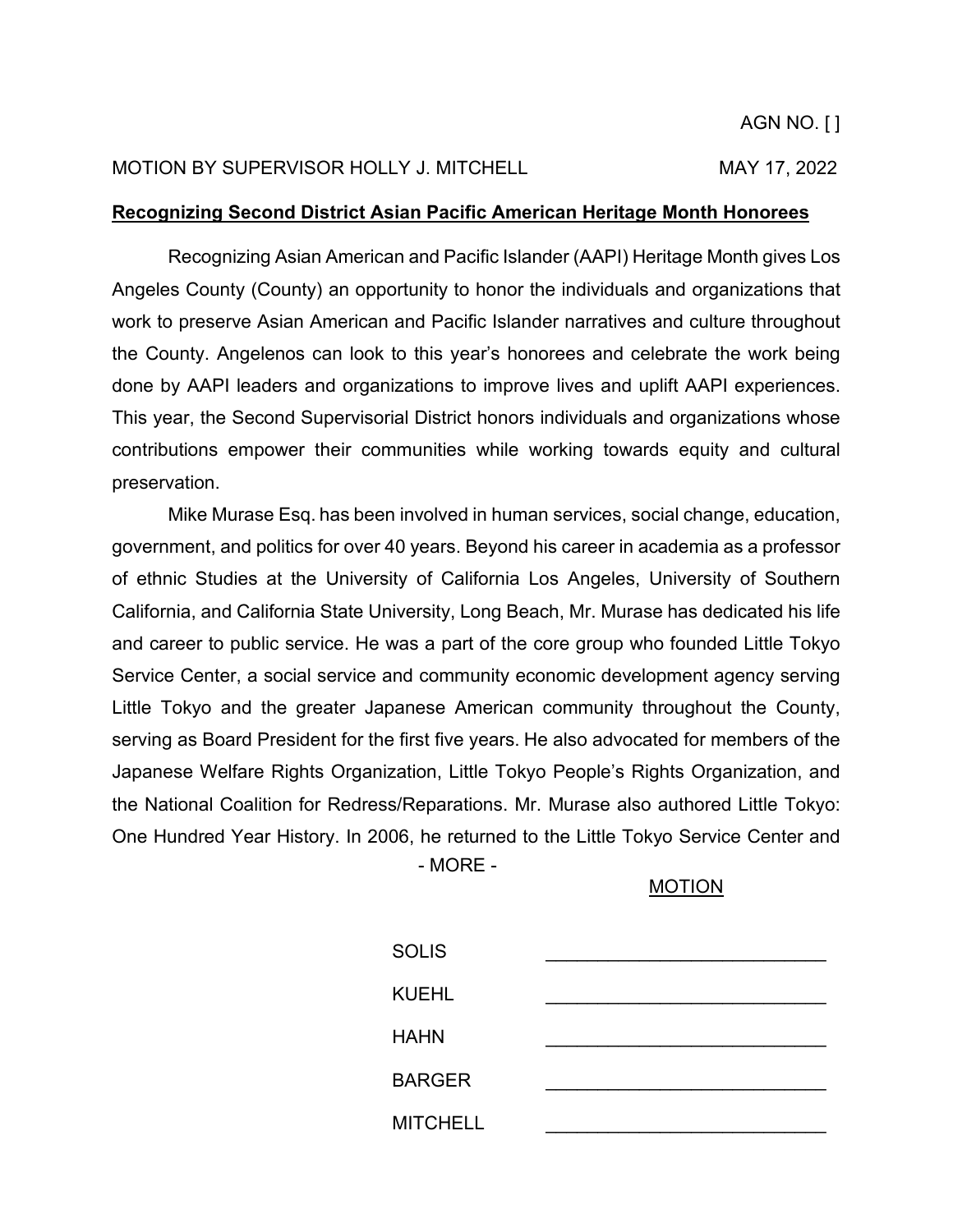### **MOTION BY SUPERVISOR HOLLY J. MITCHELL May 17, 2022 PAGE 2**

is currently serving as the Director of Service Programs. When the COVID-19 pandemic rocked the County, he helped to organize a project for seniors sheltering in Little Tokyo to receive home-delivered meals prepared by hard-hit Little Tokyo restaurants. For his dedicated service to the Japanese American Community throughout the County, Mike Murase is this year's recipient of the Second Supervisorial District's Public Service Award.

The Asian Pacific Islander Small Business Collaborative Women's Business Center (API SBC WBC) works in collaboration with small and micro businesses in Los Angeles, with an emphasis in the Second Supervisorial District AAPI communities. They provide business counseling, workshops, business resources and trainings to their clients with in-language service accommodations. API SBC WBC caters to the unique economic needs of their clients, specifically those clients in low-income, immigrant communities. Their work has bridged the gap between their client's passion and the legality of what it means to be an operating and successful small business in the County. For their outstanding service provision and efforts to assist the development of small and micro businesses in the County, the API SBC WBC is this year's recipient of the Second Supervisorial District's Community Engagement Award.

Hwarang Youth Foundation is an international service group composed of goaloriented young leaders, looking to improve their international community through consistent, unified local efforts. With 27 chapters in the United States, the County is home to 8 Hwarang Youth Foundation Clubs, benefiting from unified efforts for the betterment of our communities. Recently, such efforts included: conducting in person outreach for the Los Angeles County Metropolitan Low-Income Fair is Easy Program; protecting the Comfort Women Statue located in Glendale; fulfilling their duty as Korean Americans to prevent the erasure of Korean history; and leading several public space clean-up efforts throughout the County. Beyond existing as a service organization, Hwarang Youth Foundation is an organization that fosters interest in the civic, cultural, social, and moral welfare of communities. For their tireless work to encourage future, service-minded leaders, Hwarang Youth Foundation is this year's recipient of the Second Supervisorial District's Young Leader Award.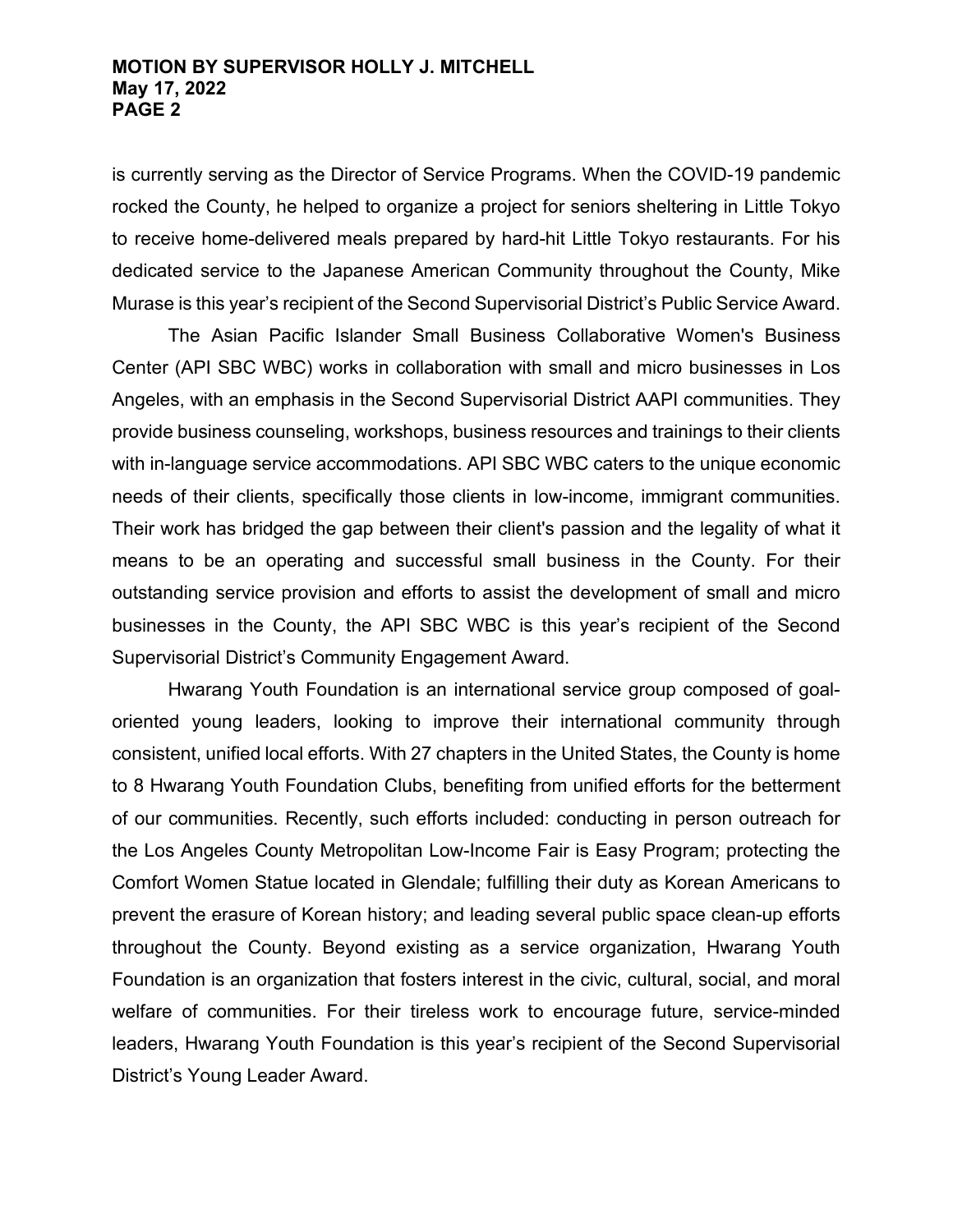#### **MOTION BY SUPERVISOR HOLLY J. MITCHELL May 17, 2022 PAGE 3**

MAMA is a platform dedicated to preserving immigrant culture by sharing authentic flavors and traditions with the world. Drive-By Kitchen, a takeout model with pop-up locations in the County, was created as a response to the COVID-19 pandemic as an extension of MAMA's mission to preserve restaurants and culture that make communities vibrant. Founder, Jared Jue saw the impact of COVID-19 on small businesses and started this takeout initiative to assist in distributing pre-ordered meals from underrepresented ethnic restaurants in the community. MAMA's Drive-By-Kitchen assures that all businesses keep 100% of their profits and matches funds for every meal ordered, doubling restaurants revenue while providing food to those in need. The initiative was implemented through a partnership with Respect Your Elders, a nonprofit organization that feeds senior citizens in low-income communities. MAMA's Drive-By-Kitchen has also helped many veteran owned businesses stabilize and thrive in the pandemic. For their innovative approach to preserving culture through food and paying it forward, this year's recipient of the Second Supervisorial District's Small Business Influencer Award is MAMA's Drive-By Kitchen.

Maise Chin is the co-founder and Executive Director emeritus of CADRE a nonprofit organization that works to advance parent leadership to ensure that children receive their fundamental right to education regardless of where they live. Their work is centered around policy change and mobilization through parent participation models that expand the right to education for all South Los Angeles children and youth. Prior to cofounding CADRE, Maise Chin was one of three inaugural program managers at Public Allies Los Angeles and was Associate Director of Los Angeles Partners Advocating Student Success, the local site of 10-year National Ford Foundation initiative to foster systemic K-16 collaboration and increase college graduation in underserved communities. Through leadership and innovation, Maise Chin ensures that CADRE is sustainable, effectively governed, and that parent leaders learn and grow the organization individually and collectively for the benefit of South Los Angeles students. For her innovative work in teaching parents to mobilize to ensure their children's right to education are fulfilled, Maise Chin is this year's recipient of the Second Supervisorial District's Trailblazer Award.